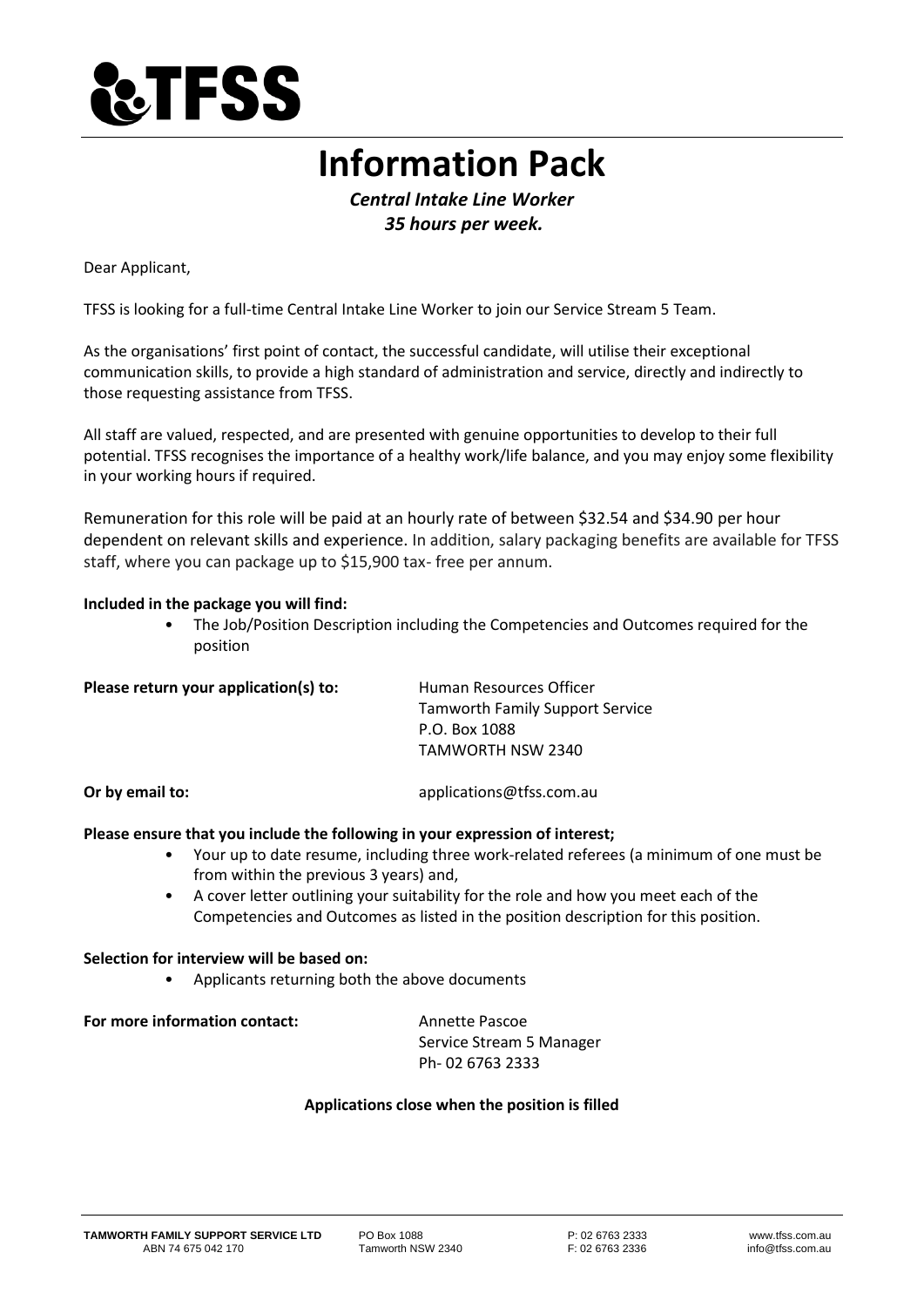

| <b>Position Description</b> |                                       |                                                                                           |
|-----------------------------|---------------------------------------|-------------------------------------------------------------------------------------------|
|                             | 1. Position Title                     | Central Intake Line Worker                                                                |
| 2.                          | <b>Service</b>                        | <b>Corporate Services</b>                                                                 |
| З.                          | Program                               | Administration                                                                            |
| 4.                          | Location                              | Tamworth                                                                                  |
| 5.                          | <b>Reporting Manager/ Team Leader</b> | Service Stream 5 Manager                                                                  |
|                             | 6. Relevant Award(s)                  | Social, Community, Homecare and Disability Services (SCHADS)<br>Industry Award (MA000100) |
| 7.                          | <b>Classification</b>                 | Social and community services employee, Level 3.1                                         |
| 8.                          | <b>Position Terms</b>                 | Permanent full-time 35 hours per week                                                     |
| 9.                          | <b>Probationary Period</b>            | 6 months                                                                                  |

#### **Competencies and Outcomes**

**Essential:** 

- I. Certificate III or IV in Business Administration, Community Services or equivalent or progressing towards with experience or extensive demonstrated experience
- II. Demonstrated high level of communication with people from diverse backgrounds and with complex needs
- III. Demonstrated ability to work in a team environment as well as be self-directed
- IV. Demonstrated ability to work with clients with complex needs
- V. Demonstrated ability to develop and/ or assist with the development of internal referral lines
- VI. Demonstrated high level of administration skills including the use of Microsoft products and data collection systems
- VII. Satisfactory Working with Children Check
- VIII. Current Drivers Licence
- IX. An understanding of the Tamworth Family Support Programs
- X. Demonstrated knowledge of Work, Health and Safety (WHS) practices and guidelines
- XI. Registered and comprehensively insured motor vehicle
- XII. Proof of COVID-19 Vaccination

#### **Tamworth Family Support Service Values**

#### **TFSS Vision**

Thriving Communities, Endless Possibilities

#### **Mission**

We work toward achieving our vision through our purpose, which is to:

- 1. Strengthen and improve social and personal well-being for individuals, families and communities;
- 2. Promote access, equality and social justice; and
- 3. Deliver services of quality and value.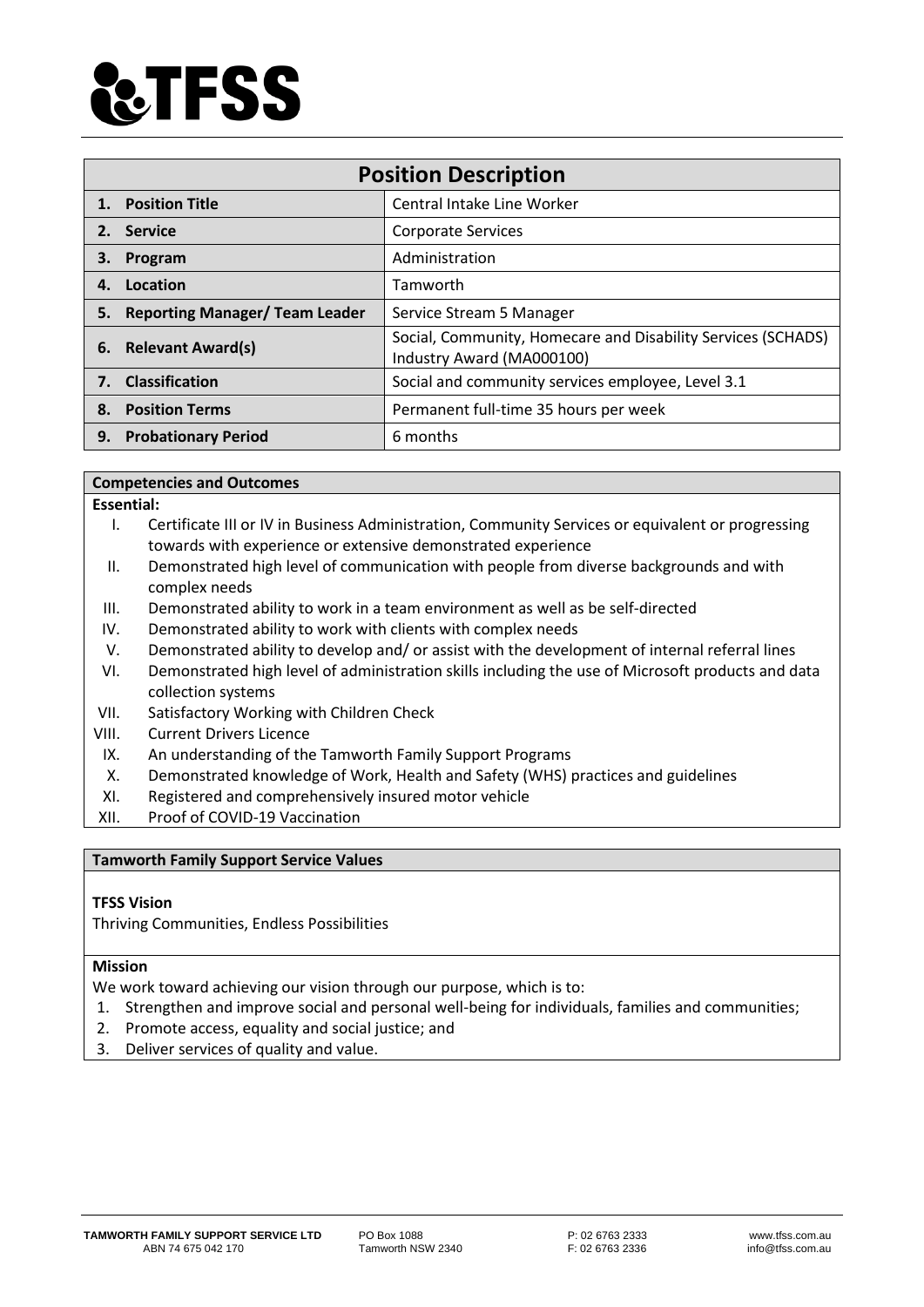# **TFSS**

# **Organisation Objectives**

Tamworth Family Support Service (TFSS) is a non-government, community-based organisation that has been delivering services to families in Tamworth since 1979. It has more than 90 staff across all programs, operating in Tamworth and surrounding areas including Tamworth and surrounding areas including Armidale, Inverell, Gunnedah, Narrabri, Quirindi, Manilla, Barraba, and Moree. TFSS now comprises of multiple funded programs. These include Government funded programs that are free to the community. The aim of the Tamworth Family Support Service is to provide help to people in need, ensuring each client receives professional and appropriate services and referrals.

TFSS is supported by a set of values which guide the way we work, make decisions and provide services. We define these values as:

- Diversity: To accept and appreciate differences
- Integrity: To always act with honesty and professionalism
- Community: To have a sense of responsibility and contribution
- Leadership: To utilise our position to drive change
- Partnerships: To work collaboratively to deliver the best outcomes

## **Program and Position Objectives**

The Tamworth Family Support Service (TFSS) offers a number of funded services/programs to the community. The aim of the Central Intake Line is to direct phone calls appropriately and to ensure each client receives professional and appropriate services and referrals to both internal programs and externally to other services.

The position will also assist in:

- Providing high quality services directly and indirectly to those requesting assistance from TFSS
- The development of improving internal service collaboration
- The further development of the organisation
- Administration support and participation within the Weekly Allocation Meeting (WAM)

#### **Position Specific Functions**

- To provide high quality administrative support to the Central Intake Line Operations including but not limited to WAM
- To provide high quality reception service as a first point of contact for the organisation
- To assist in developing and implementing relevant internal referrals and referral processes
- Establish a rapport and communicate well with people
- Maintain and enhance the reputation of the organisation
- Work with and develop a relationship with fellow staff members
- Accept responsibility for specific tasks and be accountable
- Adapt and change to meet the changing needs of the organisation
- Work with limited supervision, manage time efficiently and met set deadlines
- Follow processes and systems to maintain accurate records
- Triage calls to establish crisis responses or outreach responses
- Maintain knowledge of the communities, other services and resources available to clients and community members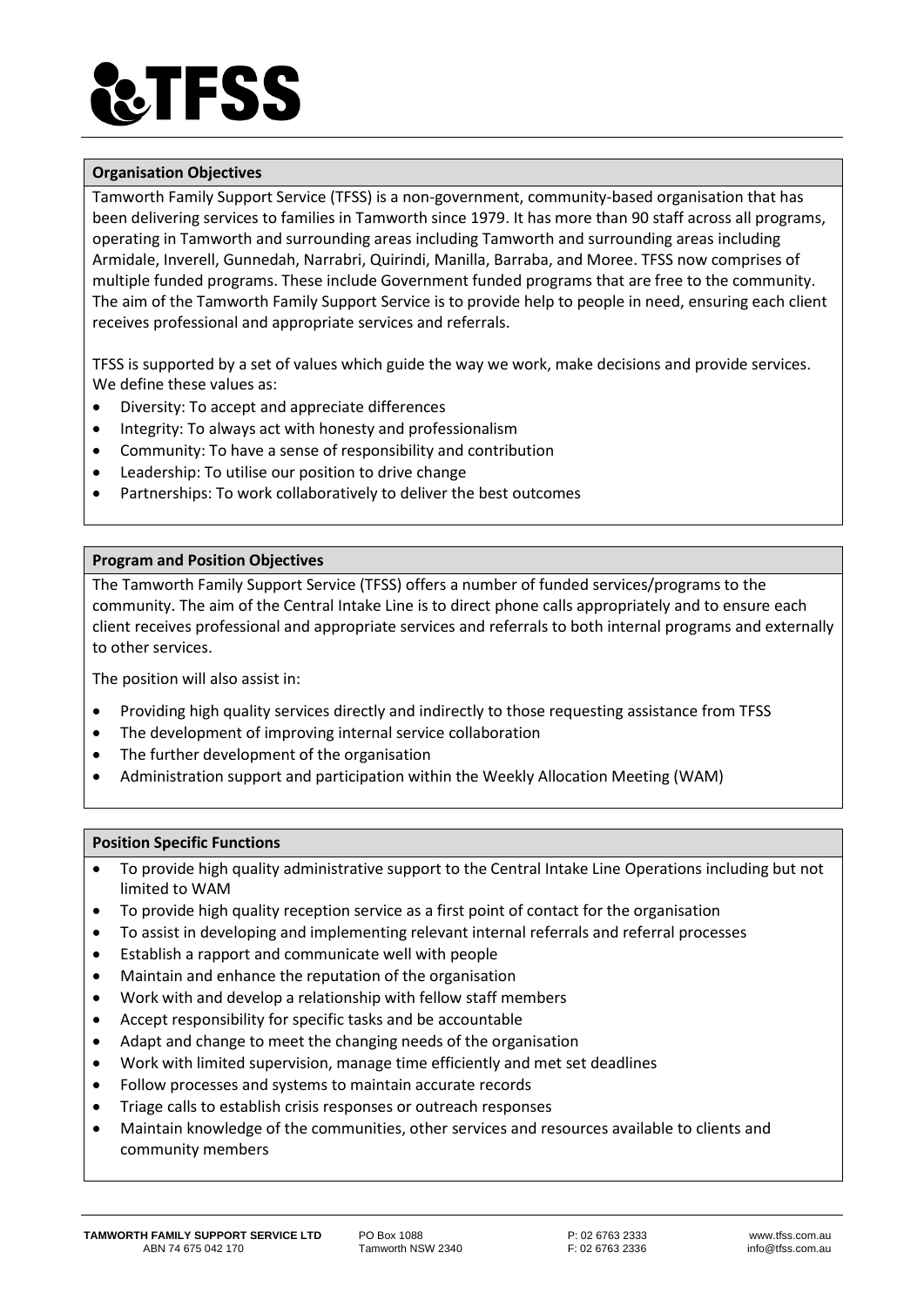

| <b>Key Capabilities</b>              |                                          |                                                                                                       |  |
|--------------------------------------|------------------------------------------|-------------------------------------------------------------------------------------------------------|--|
| Stream                               | <b>Descriptor</b>                        | <b>Tier</b>                                                                                           |  |
| <b>Community and</b>                 | Networks and                             | 1.1.1 Utilises own community networks to achieve                                                      |  |
| <b>Interagency Relations</b>         | Stakeholders                             | established outcomes.                                                                                 |  |
| (Community                           | Community                                | 1.1.2 Contribute to staff forums and meetings about                                                   |  |
| engagement, sectoral                 |                                          | key community issues.                                                                                 |  |
| awareness and                        | Partnerships and                         | 1.2.2 Participates effectively in networks and                                                        |  |
| working<br>collaboratively with      | collaboration                            | community meetings to advance organisational<br>objectives.                                           |  |
| other stakeholders in                |                                          | 1.2.3 Works collaboratively with other organisations                                                  |  |
| formal and informal<br>partnerships) |                                          | in formal and informal partnerships to achieve client<br>outcomes.                                    |  |
|                                      | Social Justice                           | 1.2.5 Demonstrates commitment to social justice                                                       |  |
|                                      |                                          | and social inclusion.                                                                                 |  |
| Professionalism                      | <b>Time Management</b>                   | 2.2.1 Manages time and uses tools effectively to                                                      |  |
| (Skills associated with              |                                          | assist with planning and organising.                                                                  |  |
| professional conduct                 | <b>Ethics</b>                            | 2.4.2 Models organisational values and preferred                                                      |  |
| such as self-                        |                                          | behaviours and promotes the Code of Conduct.                                                          |  |
| management, ethical                  | <b>Taking Responsibility</b>             | 2.1.3 Takes responsibility for work outcomes and                                                      |  |
| behaviour, taking                    |                                          | enacts authority as defined in the Position                                                           |  |
| responsibility,                      |                                          | Description.                                                                                          |  |
| problem solving and                  | Problem solving                          | 2.1.4 Demonstrates common sense and uses                                                              |  |
| initiative)                          |                                          | established strategies to solve routine problems.                                                     |  |
|                                      | Initiative and Enterprise                | 2.1.5 Contributes to ideas for improved ways of                                                       |  |
| Communication                        |                                          | working.<br><b>3.2.1</b> Advocates for clients to advance their interests                             |  |
| (All forms of                        | Advocacy<br><b>Written Communication</b> |                                                                                                       |  |
| communication, such                  |                                          | 3.1.2 Provides accurate written information using                                                     |  |
| as advocacy,                         | <b>Verbal Communication</b>              | forms, log books, templates appropriate to the task.<br>3.1.3 Speaks politely and explains issues and |  |
| negotiation, written                 |                                          | information clearly to clients, members and                                                           |  |
| and verbal                           |                                          | colleagues.                                                                                           |  |
| communication and                    | Public                                   | 3.1.4 Participates actively in staff meeting and                                                      |  |
| interpersonal style)                 |                                          | shares information to improve work environment<br>outcomes.                                           |  |
|                                      | Interpersonal Skills                     | 3.2.5 Demonstrates appropriate interpersonal skills,                                                  |  |
|                                      |                                          | active listening, empathy, social awareness and                                                       |  |
|                                      |                                          | emotional intelligence in verbal communications.                                                      |  |
| Leadership and                       | <b>United Vision</b>                     | 4.1.1 Maintains enthusiasm and understands own                                                        |  |
| <b>Teamwork</b>                      |                                          | role in achieving the organisational mission.                                                         |  |
| (Leadership and                      | <b>Strategic Focus</b>                   | 4.1.2 Follows work plan and prioritises key tasks.                                                    |  |
| challenges associated                | <b>Team Dynamics</b>                     | 4.1.3 Openly shares information, participates and                                                     |  |
| with working                         |                                          | contributes to team discussion.                                                                       |  |
| together, such as                    | <b>Conflict Management</b>               | 4.1.4 Consider the views of others and aims for                                                       |  |
| dealing with                         |                                          | team cohesion.                                                                                        |  |
| difference, conflict,                | Diversity                                | 4.1.5 Values diversity in the team and supports                                                       |  |
| shared goals and                     |                                          | colleagues                                                                                            |  |
| team morale)                         |                                          |                                                                                                       |  |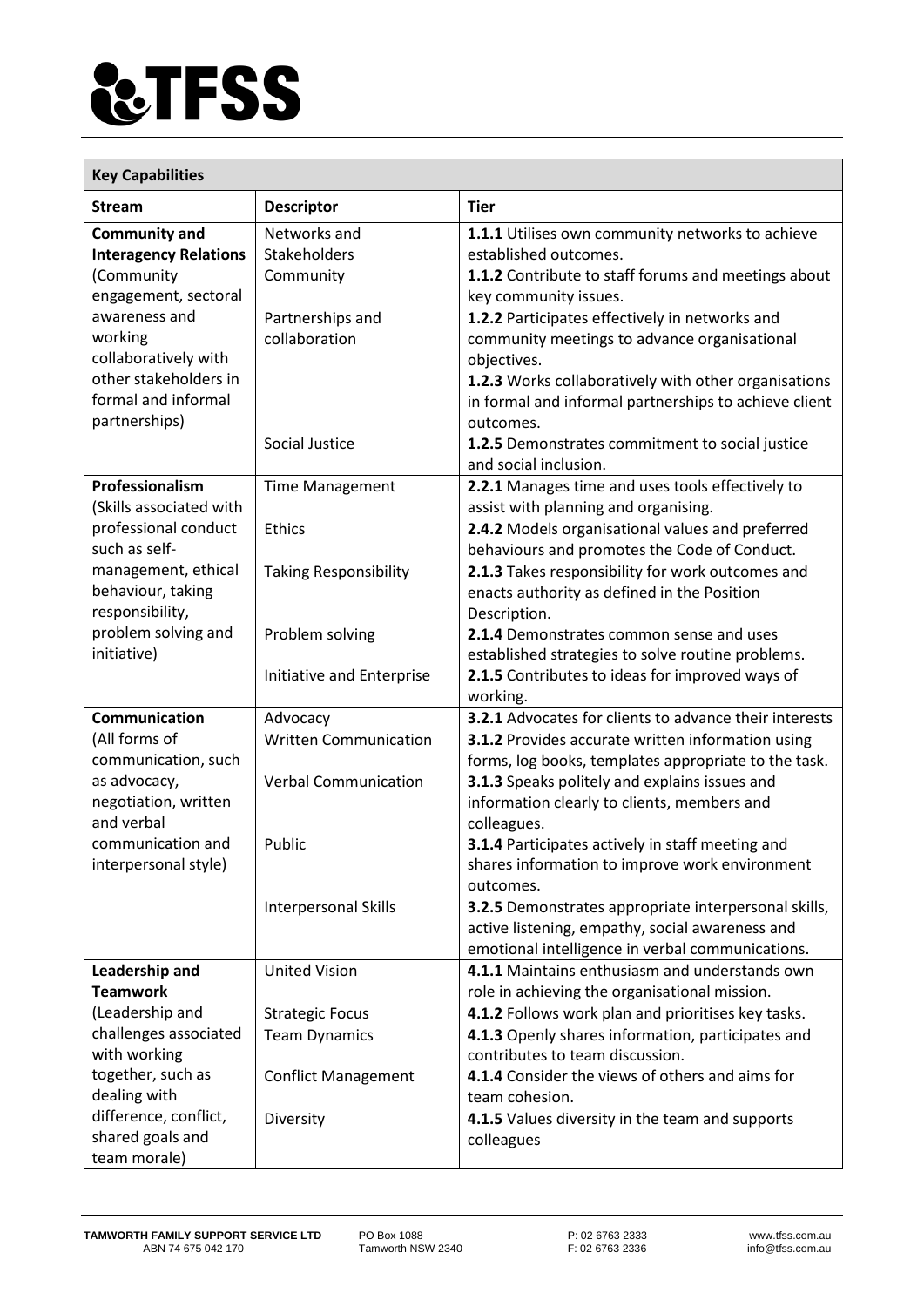

| <b>Key Capabilities</b>   |                            |                                                         |  |
|---------------------------|----------------------------|---------------------------------------------------------|--|
| <b>Stream</b>             | <b>Descriptor</b>          | <b>Tier</b>                                             |  |
| <b>Resources, Assets</b>  | Procurement                | 5.1.3 Makes low cost purchases and achieves value       |  |
| and Sustainability.       |                            | for money.                                              |  |
| (Necessary skills in      | Equipment and assets       | 5.1.4 Takes care when using and maintaining             |  |
| the effective use of      |                            | equipment and aids.                                     |  |
| financial resources,      |                            |                                                         |  |
| assets and                |                            |                                                         |  |
| equipment as well as      |                            |                                                         |  |
| building the              |                            |                                                         |  |
| organisation's assets     |                            |                                                         |  |
| and sustainability.       |                            |                                                         |  |
|                           |                            |                                                         |  |
| <b>Service Delivery</b>   | <b>Reflective Practice</b> | 6.2.1 Demonstrates reflective and evidence based        |  |
| (Working with a           |                            | practice.                                               |  |
| broad range of            | Knowledge of client issues | 6.2.2 Builds knowledge of client issues and             |  |
| clients, communities      |                            | requirements to improve practice                        |  |
| and stakeholders,         | <b>Client Outcomes</b>     | 6.2.3 Provides clients with high quality service and    |  |
| maintaining               |                            | appropriate referrals                                   |  |
| awareness of client       | Diversity                  | 6.3.4 Supports team to value and work effectively       |  |
| issues and ensuring       |                            | with client diversity                                   |  |
| client dignity and        | Client confidentiality and | 6.4.5 Fosters a culture of respect for clients          |  |
| confidentiality)          | dignity                    | confidentiality and dignity                             |  |
| Program                   | <b>Achieving Results</b>   | 7.2.3 Ensures clarity of understanding of required      |  |
| <b>Management and</b>     |                            | work, fulfils program and project responsibilities, and |  |
| <b>Policy Development</b> |                            | achieves performance targets.                           |  |
| Necessary skills in       | Complaints handling and    | 7.2.5 Utilises feedback from complaints to improve      |  |
| the management of         | continuous improvement     | programmes and reviews own performance                  |  |
| programs,                 |                            |                                                         |  |
| campaigns, projects       |                            |                                                         |  |
| and contracts as well     |                            |                                                         |  |
| as policy                 |                            |                                                         |  |
| development and           |                            |                                                         |  |
| implementation to         |                            |                                                         |  |
| guide work practices.     |                            |                                                         |  |
| <b>Change and</b>         |                            | 8.1.1 Maintains a positive approach to change and       |  |
| <b>Responsiveness</b>     | Change adaptability        | adapts to new or different ways of working.             |  |
| (Adapting to a            | Multi-skilling             | 8.1.2 Takes advantage of opportunities for learning     |  |
| change environment,       |                            | and growing skills.                                     |  |
| responding to new         | Creativity and Innovation  | 8.1.3 Identifies opportunities to do things better,     |  |
| and emerging trends       |                            | develops ideas with others and assists with the         |  |
| through skill             |                            | implementation of routine change.                       |  |
| acquisition, the use      | Technology                 | 8.2.4 Supports the use of new technology and            |  |
| of technology and         |                            | develops skills to master new technology.               |  |
| creative and              | Learning and Development   | 8.1.5 Prepares own development plan in consultation     |  |
| innovative work           |                            | with Service Stream Manager                             |  |
| practices)                |                            |                                                         |  |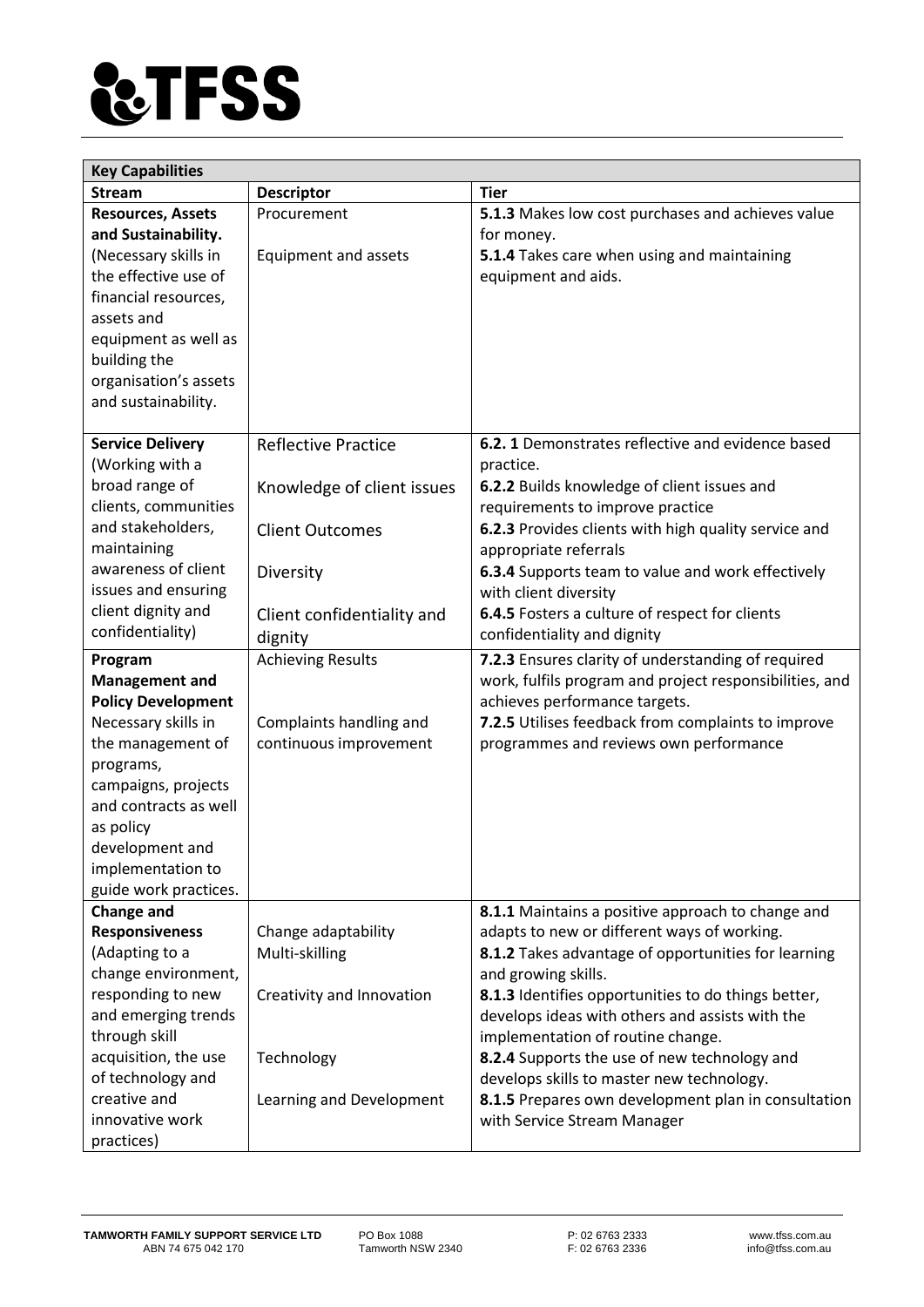

| <b>Key Capabilities</b> |                        |                                                         |  |
|-------------------------|------------------------|---------------------------------------------------------|--|
| <b>Stream</b>           | <b>Descriptor</b>      | <b>Tier</b>                                             |  |
| Governance and          | Strategy               | 9.1.1 Achieves targets in work plan and understands     |  |
| Compliance              |                        | link with strategic goal.                               |  |
| (Systems and            | Quality                | 9.1.2 Ensures that own work meets the organisations     |  |
| processes to            |                        | quality requirements                                    |  |
| implement the           | <b>Risk Management</b> | 9.1.3 Ensures that risks are identified and reported in |  |
| strategic plan and      |                        | own work context.                                       |  |
| the management of       | <b>WHS</b>             | 9.1.4 Ensures safety of self and others in work         |  |
| quality, risk, WHS      |                        | environment                                             |  |
| and legislative         | Legislation and        | 9.2.5 Is aware of relevant legislation and licensing    |  |
| compliance)             | Compliance             | requirements and ensures compliance in work             |  |
|                         |                        | practice                                                |  |

| <b>Position Specific Function</b> |                                                                                                                                                                                                                                                                                                                                                                                                                                                                                                                                                                                                                                                                                                                                                                                                                                                                                                                                                                                                                                                                                                                                 |                                        |  |
|-----------------------------------|---------------------------------------------------------------------------------------------------------------------------------------------------------------------------------------------------------------------------------------------------------------------------------------------------------------------------------------------------------------------------------------------------------------------------------------------------------------------------------------------------------------------------------------------------------------------------------------------------------------------------------------------------------------------------------------------------------------------------------------------------------------------------------------------------------------------------------------------------------------------------------------------------------------------------------------------------------------------------------------------------------------------------------------------------------------------------------------------------------------------------------|----------------------------------------|--|
| <b>Key Performance</b>            | <b>Expected Outcomes</b>                                                                                                                                                                                                                                                                                                                                                                                                                                                                                                                                                                                                                                                                                                                                                                                                                                                                                                                                                                                                                                                                                                        | <b>Key Performance</b>                 |  |
| Area                              |                                                                                                                                                                                                                                                                                                                                                                                                                                                                                                                                                                                                                                                                                                                                                                                                                                                                                                                                                                                                                                                                                                                                 | Indicator/s                            |  |
| Key Competencies                  | Build and maintain a professional rapport with each<br>$\bullet$<br>service program within TFSS;<br>Implement an understanding of the Children and Young<br>$\bullet$<br>Persons (Care & Protection) Act [1998];<br>Prioritise to achieve the objectives of TFSS and the<br>$\bullet$<br>objectives of each program;<br>Provide appropriate communication based on the<br>$\bullet$<br>audience receiving;<br>Follow processes and systems to maintain accurate<br>$\bullet$<br>records.                                                                                                                                                                                                                                                                                                                                                                                                                                                                                                                                                                                                                                        | As per TFSS policies<br>and procedures |  |
| Responsibilities                  | To contribute to the operational objectives of the work area,<br>a position at this level may include some of the following:<br>Undertake responsibility for various activities in a<br>specialised area;<br>Exercise responsibility for a function within the<br>$\bullet$<br>organisation;<br>Allow the scope for exercising initiative in the application<br>$\bullet$<br>of established work procedures;<br>Assist in a range of functions and/or contribute to<br>$\bullet$<br>interpretation of matters for which there are no clearly<br>established practices and procedures although such<br>activity would not be the sole responsibility of such an<br>employee within the workplace;<br>Provide administrative support requiring a high degree of<br>٠<br>judgment, initiative, confidentiality and sensitivity in the<br>performance of work;<br>Assist with or provide a range of records management<br>$\bullet$<br>services, however the responsibility for the records<br>management service would not rest with the employee;<br>Proficient in the operation of applicable computer<br>$\bullet$<br>programs; | As required                            |  |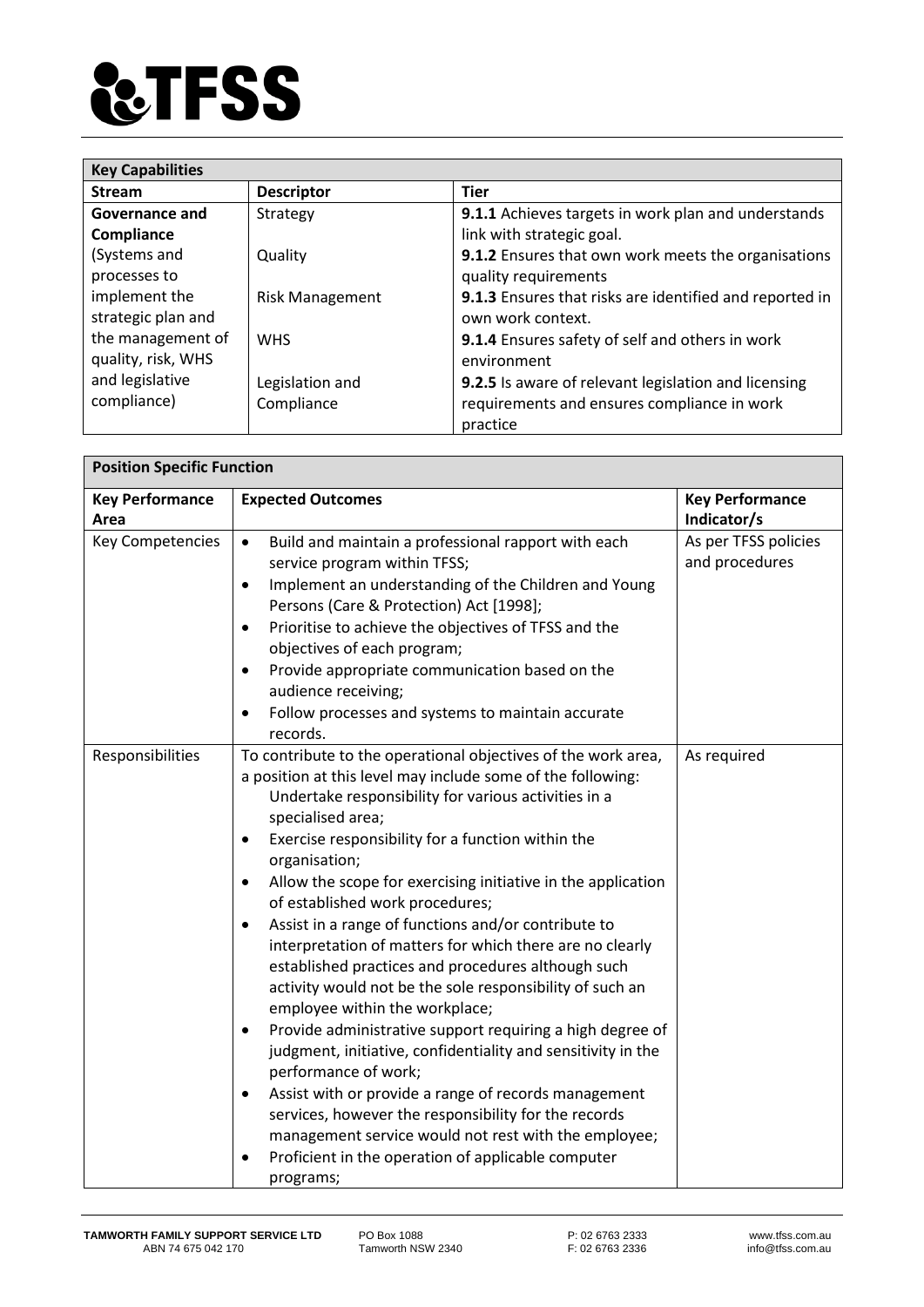

| <b>Position Specific Function</b> |                                                                                     |                      |  |
|-----------------------------------|-------------------------------------------------------------------------------------|----------------------|--|
| <b>Key Performance</b>            | <b>Key Performance</b>                                                              |                      |  |
| Area                              |                                                                                     | Indicator/s          |  |
|                                   | Supervise a limited number of lower classified employees<br>$\bullet$               |                      |  |
|                                   | or volunteers;                                                                      |                      |  |
|                                   | Allow the scope for exercising initiative in the application<br>$\bullet$           |                      |  |
|                                   | of established work procedures;                                                     |                      |  |
|                                   | Deliver single stream training programs;<br>$\bullet$                               |                      |  |
|                                   | Co-ordinate elementary service programs;<br>$\bullet$                               |                      |  |
|                                   | Provide assistance to senior employees;<br>$\bullet$                                |                      |  |
|                                   | Where prime responsibility lies in a specialised field,<br>$\bullet$                |                      |  |
|                                   | employees at this level would undertake at least some of                            |                      |  |
|                                   | the following:                                                                      |                      |  |
|                                   | undertake some minor phase of a broad or more                                       |                      |  |
|                                   | complex assignment;                                                                 |                      |  |
|                                   | perform duties of a specialised nature;                                             |                      |  |
|                                   | provide a range of information services;                                            |                      |  |
|                                   | plan and co-ordinate elementary community-based                                     |                      |  |
|                                   | projects or programs;                                                               |                      |  |
|                                   | perform moderately complex functions including                                      |                      |  |
|                                   | social planning, demographic analysis, survey design                                |                      |  |
|                                   | and analysis.                                                                       |                      |  |
| Workplace                         | Comply with the Quality Improvement Policy;<br>$\bullet$                            | As per TFSS policies |  |
| Standards                         | Promote and demonstrate a commitment to continuous<br>$\bullet$                     | and procedures       |  |
|                                   | improvement across TFSS;                                                            |                      |  |
|                                   | Understand and comply with TFSS policies, procedures,<br>$\bullet$                  |                      |  |
|                                   | and workplace standards;                                                            |                      |  |
|                                   | Maintain and ensure privacy and confidentiality;<br>$\bullet$                       |                      |  |
|                                   | Take active responsibility for your own well being in the<br>$\bullet$              |                      |  |
|                                   | workplace and gain assistance if required;                                          |                      |  |
|                                   | Use TFSS resources efficiently and effectively and treat<br>$\bullet$               |                      |  |
|                                   | them with due care;                                                                 |                      |  |
|                                   | Advise your manager of any obligations in relation to<br>٠<br>secondary employment; |                      |  |
|                                   | Report any improper conduct;                                                        |                      |  |
|                                   | Assist in the general maintenance, cleanliness and                                  |                      |  |
|                                   | presentation of workplace facilities.                                               |                      |  |
| Skills, knowledge,                | Sound skills in oral and written communication with<br>$\bullet$                    | As required          |  |
| experience,                       | clients and other members of the public;                                            |                      |  |
| qualifications                    | Thorough knowledge of work activities performed within<br>$\bullet$                 |                      |  |
| and/or training                   | the workplace;                                                                      |                      |  |
|                                   | Sound knowledge of procedural/operational methods of<br>٠                           |                      |  |
|                                   | the workplace;                                                                      |                      |  |
|                                   | May utilise limited professional or specialised                                     |                      |  |
|                                   | knowledge;                                                                          |                      |  |
|                                   | Working knowledge of statutory requirements relevant                                |                      |  |
|                                   | to the workplace;                                                                   |                      |  |
|                                   | Ability to apply computing concepts.                                                |                      |  |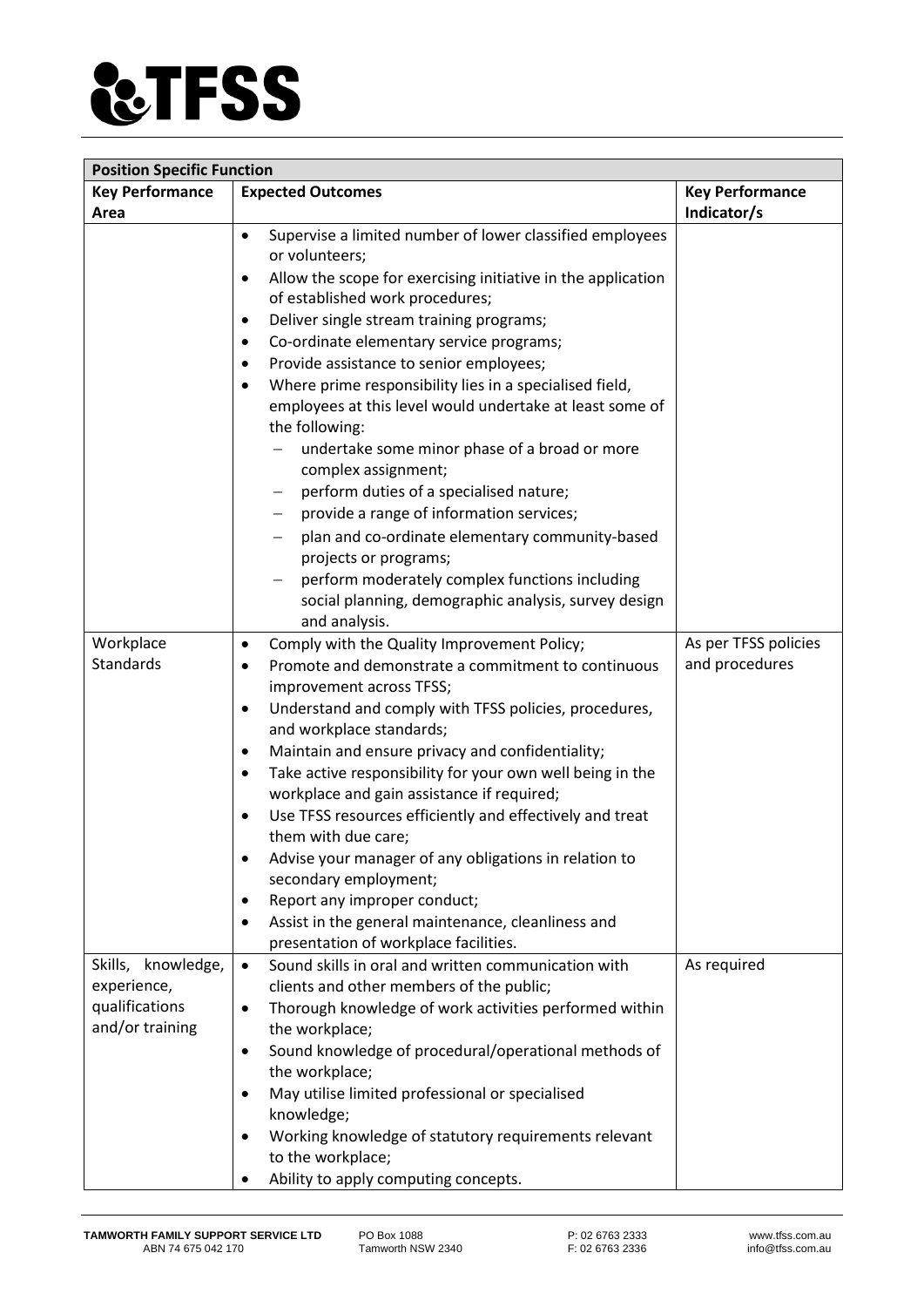

| <b>Position Specific Function</b> |                                                                                                                                                                                                                                                                                                                                                                                                                                                                                                                                                                                                                                                                                                                                                                                          |                                                                                                     |  |
|-----------------------------------|------------------------------------------------------------------------------------------------------------------------------------------------------------------------------------------------------------------------------------------------------------------------------------------------------------------------------------------------------------------------------------------------------------------------------------------------------------------------------------------------------------------------------------------------------------------------------------------------------------------------------------------------------------------------------------------------------------------------------------------------------------------------------------------|-----------------------------------------------------------------------------------------------------|--|
| <b>Key Performance</b><br>Area    | <b>Expected Outcomes</b>                                                                                                                                                                                                                                                                                                                                                                                                                                                                                                                                                                                                                                                                                                                                                                 | <b>Key Performance</b><br>Indicator/s                                                               |  |
| Organisational<br>relationships   | Graduates work under direct supervision<br>$\bullet$<br>Works under general supervision except where this level<br>$\bullet$<br>of supervision is not required by the nature of the<br>responsibilities undertaken (see Responsibilities above);<br>Operate as member of a team;<br>$\bullet$<br>Supervision of other employees.<br>$\bullet$                                                                                                                                                                                                                                                                                                                                                                                                                                            | As required                                                                                         |  |
| Finance and<br>Administration     | Accurately and objectively report feedback;<br>$\bullet$<br>Ensure completion of timesheets and have them sent<br>$\bullet$<br>through to the Service Stream Manager<br>weekly/fortnightly;<br>Ensure all appropriate receipts and travel claims are sent<br>$\bullet$<br>through with time sheets.                                                                                                                                                                                                                                                                                                                                                                                                                                                                                      | As per TFSS policies<br>and procedures                                                              |  |
| Professional<br>Development       | Actively participate in 1:1/supervision;<br>$\bullet$<br>Assist management to identify employee's own<br>$\bullet$<br>professional development needs;<br>Attend relevant professional development opportunities<br>$\bullet$<br>in order to fulfil your role;<br>Participate in cultural competencies, training and<br>٠<br>activities;<br>Where required, provide in-house training to other TFSS<br>$\bullet$<br>staff at the completion of training attended outside the<br>service;<br>Actively participate in a service evaluation and staff<br>٠<br>appraisals, review of job descriptions;<br>Attend relevant meetings in relation to your role.<br>$\bullet$                                                                                                                     | Successful<br>completion training<br>courses<br>Applied knowledge<br>and skills in the<br>workforce |  |
| Safety & Risk<br>Management       | Take reasonable care of your own health and safety;<br>$\bullet$<br>Take reasonable care that your own acts or omissions do<br>$\bullet$<br>not adversely affect the health and safety of others;<br>Comply, so far as you are reasonably able, with<br>$\bullet$<br>reasonable instructions, policies and procedures to assist<br>TFSS to comply with the Work Health and Safety Act;<br>Raise any concerns in relation to WHS with your Health<br>٠<br>and Safety Representative or Manager;<br>Report all accidents, incidents, injuries, hazards and<br>$\bullet$<br>equipment faults to your Supervisor, Manager or Health<br>and Safety Representative immediately;<br>Report to work in a fit and proper condition, so that you<br>are able to competently undertake your duties. | As per TFSS policies<br>and procedures                                                              |  |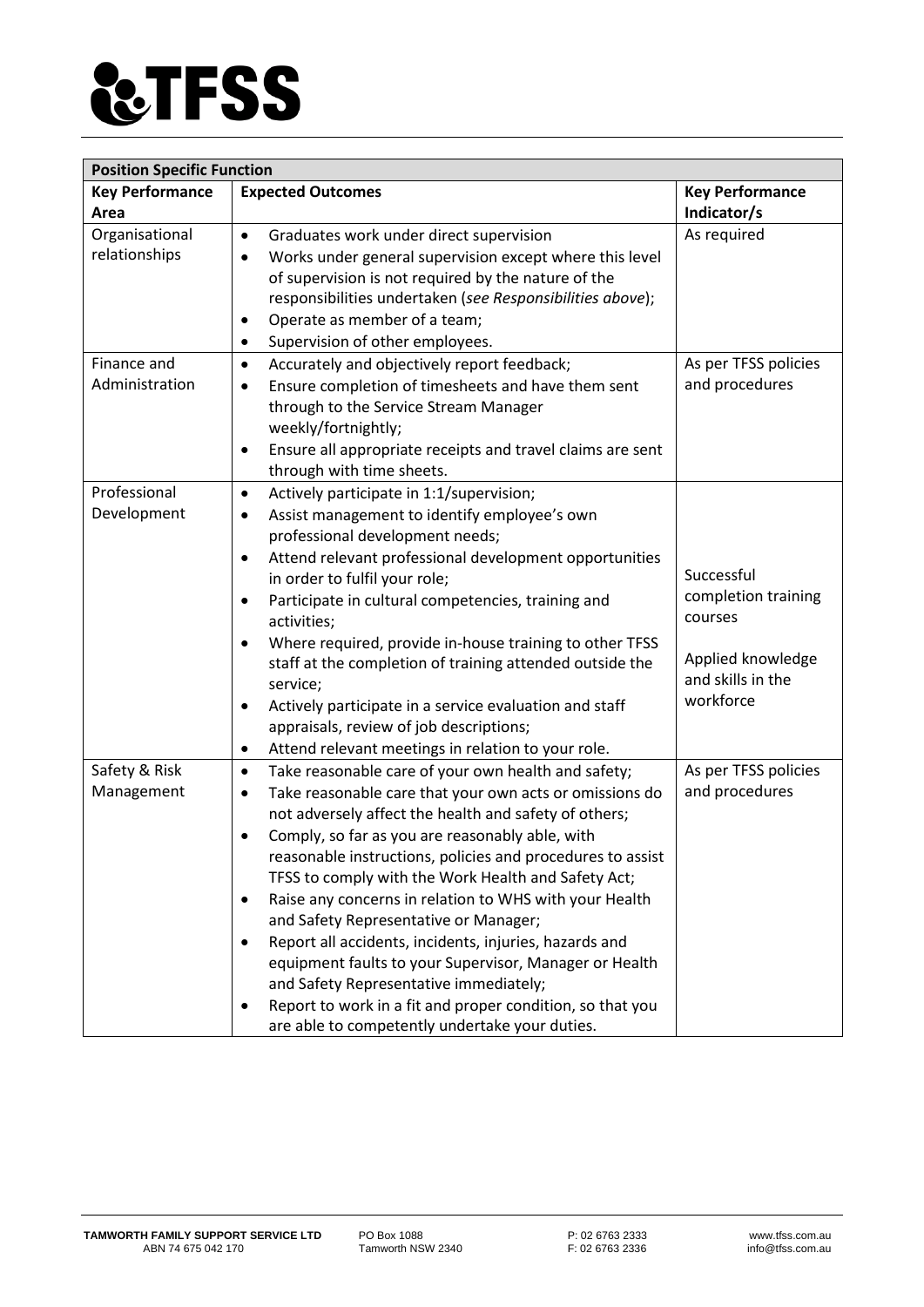

| <b>Position Specific Function</b>          |                                                                                                                                                                                                                                                                                                                                                                                                                                                                                                                                                                                                             |                                                                                      |  |
|--------------------------------------------|-------------------------------------------------------------------------------------------------------------------------------------------------------------------------------------------------------------------------------------------------------------------------------------------------------------------------------------------------------------------------------------------------------------------------------------------------------------------------------------------------------------------------------------------------------------------------------------------------------------|--------------------------------------------------------------------------------------|--|
| <b>Key Performance</b>                     | <b>Expected Outcomes</b>                                                                                                                                                                                                                                                                                                                                                                                                                                                                                                                                                                                    | <b>Key Performance</b>                                                               |  |
| Area                                       |                                                                                                                                                                                                                                                                                                                                                                                                                                                                                                                                                                                                             | Indicator/s                                                                          |  |
| Client Safety &<br><b>Child Protection</b> | Provide a safe, comfortable physical environment for<br>$\bullet$<br>clients and their children;<br>As a mandatory reporter you have a legal obligation to<br>$\bullet$<br>report to the Community Services Helpline any<br>incidences of child abuse and neglect or if you have<br>reasonable grounds to suspect that a child is at risk of<br>harm to children and/or young people;<br>Report any misconduct committed by staff against a<br>person under 18 years;<br>Ensure that your actions do not expose clients or children<br>to harm;<br>Assist in the reporting any complaints and investigation | As per Children's and<br>Young Person's (Care<br>and Protection) Act<br>Chapter 16 A |  |
|                                            | of all relevant issues as prescribed by the NSW<br>Ombudsman Act 1974 (NSW).                                                                                                                                                                                                                                                                                                                                                                                                                                                                                                                                |                                                                                      |  |
| Professionalism<br>and Conduct             | Work as part of a team in delivering quality outcomes for<br>$\bullet$<br>TFSS;<br>Maintain professional relationships with TFSS program,<br>Funding Body/s, community at large and all relevant<br>stakeholders.                                                                                                                                                                                                                                                                                                                                                                                           | As per TFSS policies<br>and procedures                                               |  |
| Complaints                                 | All complaints are acted on and handled within policy;<br>$\bullet$<br>Manager is aware of complaints immediately.                                                                                                                                                                                                                                                                                                                                                                                                                                                                                          | As per TFSS policies<br>and procedures                                               |  |

#### **Extent of Authority**

- Act within policy and procedure;
- Graduates receive instructions on the broader aspects of the work;
- Freedom to act within defined established practices;
- Problems can usually be solved by reference to procedures, documented methods and instructions;
- Assistance is available when problems occur.

#### **Decisions that are Referred to your Manager**

- All issues that require a sign off/approval from the Service Stream Manager or those with the delegation of authority to do so;
- Issues outside of policy guidelines;
- Complaints from families or service providers;
- Requests for new business from Funding Bodies;
- Complaints from Funding Bodies.